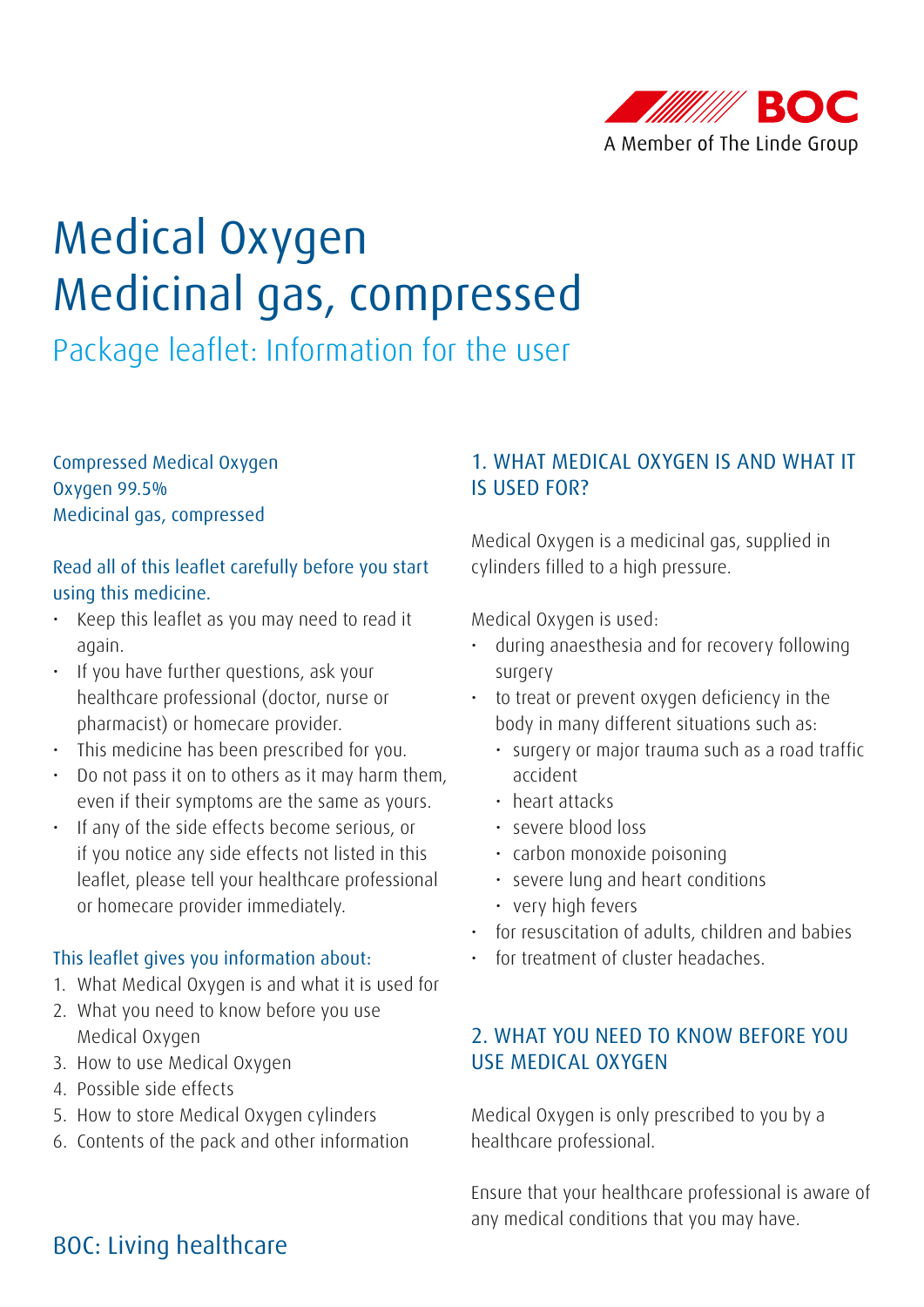#### Take special care when using Medical Oxygen if:

- your baby requires extra oxygen and is premature. Only give the amount of Medical Oxygen advised by your healthcare professional
- you are suffering from chronic lung disease, such as bronchitis or emphysema. The amount of Medical Oxygen used must be carefully controlled to the flow rate that has been prescribed to you by your healthcare professional
- you have accidentally taken Paraquat (a type of weed killer), advise your healthcare professional before using Medical Oxygen, as there is a possibility of toxic effects to the lungs

#### Taking other medicines

If you have been taking or prescribed Bleomycin (to treat cancer), Amiodarone (to treat an irregular heartbeat) or Nitrofurantoin and similar antibiotics (to treat infection), advise your healthcare professional before using Medical Oxygen, as there is a possibility of toxic effects to the lungs.

Tell your healthcare professional if you are taking or have recently taken any other medicines, including medicines obtained without a prescription.

#### Pregnancy and breast feeding

Medical Oxygen will not affect you or your baby if used during pregnancy or whilst breast feeding.

#### Driving and using machines

You may drive and use machines after using Medical Oxygen providing that your healthcare professional considers that you are both fit and capable.

## 3. HOW TO USE MEDICAL OXYGEN

#### Instructions for use

DO NOT SMOKE or let anyone else smoke near your Medical Oxygen gas cylinder.

DO NOT use your oxygen cylinder near open fires or naked flames as oxygen will make a flame burn much more violently.

NEVER use oil based moisturising creams with your cylinder equipment. If using alcohol gels allow plenty of time for the alcohol gel to dry before handling your oxygen equipment.

#### Hospital use

In a hospital or clinic Medical Oxygen will be given to you by a healthcare professional. They will ensure that your Medical Oxygen supply is suitable for your use and that the equipment has been set up correctly so that you receive the right amount of oxygen.

To breathe your Medical Oxygen you will either be given a face mask or a nasal cannula. The prongs on the cannula are inserted into your nostrils and the tubing is placed over your ears and adjusted under your neck for comfort. The face mask or nasal cannula is connected to your oxygen system with the tubing provided. Always use your Medical Oxygen exactly as your healthcare professional has shown you and at the correct flow rate. You should check with your healthcare professional if you are not sure.

#### Home use

If you are using the gas at home you will be given full training by your homecare provider on the use of the cylinder and equipment when you receive your first supply.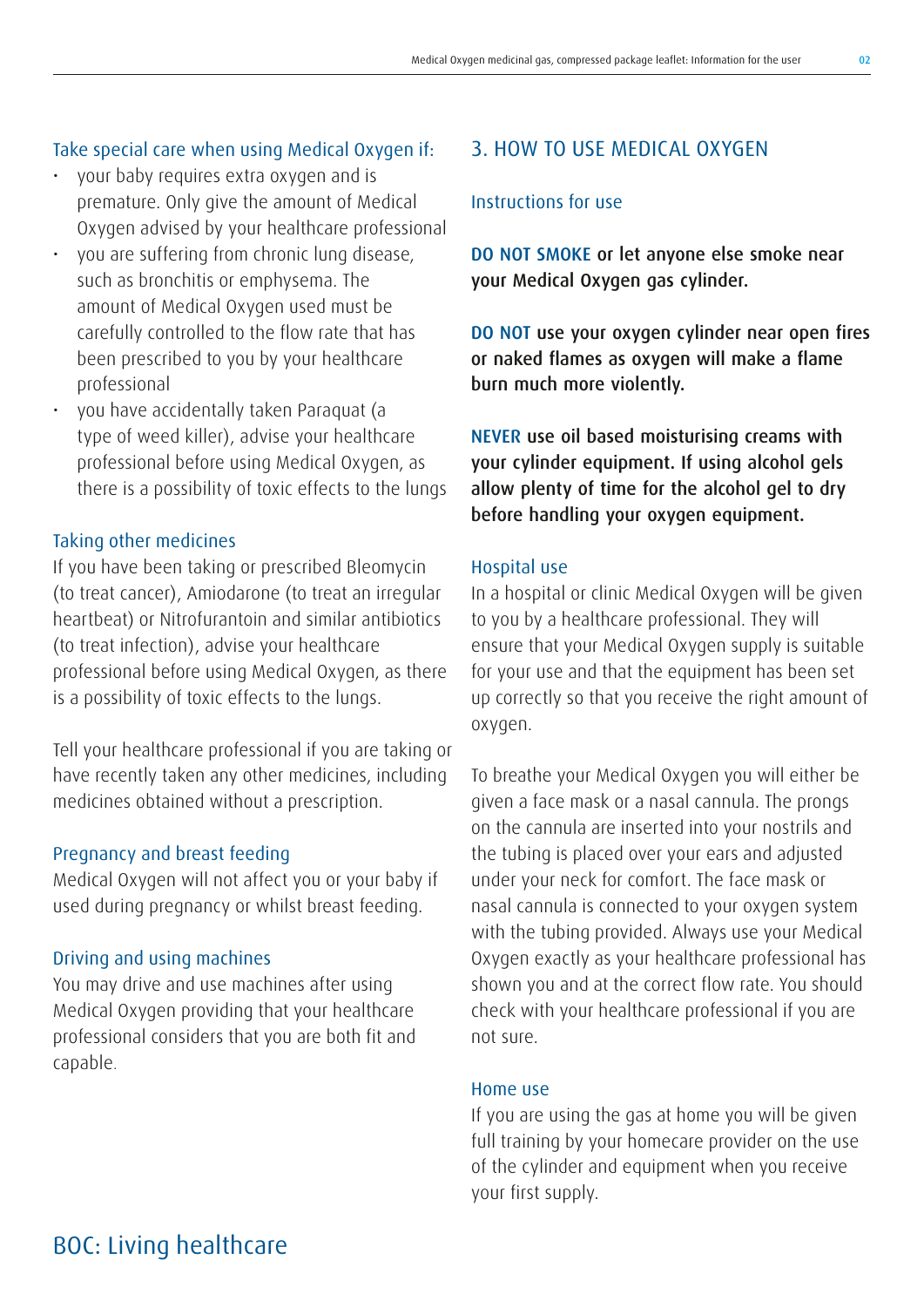Always use your Medical Oxygen exactly as your homecare provider has shown you. You should check with your homecare provider if you are not sure.

Always ensure that your cylinder and any additional delivery equipment is kept free from oil and grease.

Ensure that the cylinder is stood upright on a flat surface so that it will not fall over. Small cylinders may be laid down if appropriate. Never place the cylinder on your bed when it is in use.

When using your Medical Oxygen cylinder, you must:

- 1. check the contents gauge on the cylinder before you start to make sure there is enough gas available for your use
- 2. remove tamper evident cover if the cylinder is being used for the first time
- 3. check that the tubing is correctly fitted to the fir tree outlet or the probe inserted into the Schrader outlet
- 4. open the cylinder valve slowly by rotating the hand wheel anticlockwise until it comes to a complete stop.
- 5. if using the firtree outlet, set the prescribed flow by rotating the dial flow selector
- 6. if a leak occurs, this will be evident by a hissing noise. Close the cylinder valve and check the connection of the tubing to the outlet. If the leak continues close the valve and contact your homecare provider
- 7. after use, turn the cylinder valve 'OFF' by rotating clockwise until it comes to a stop with moderate force only
- 8. close the valve when the cylinder is empty by rotating clockwise until it comes to a stop using moderate force only

9. vent integral valves by turning the flow selector to a flow setting and allow the gas to vent. Once empty, turn the flow selector to zero, disconnect equipment and replace outlet cover where fitted, after use

If you use more Medical Oxygen than you should In most cases it is unlikely that an overdose could occur if you follow your healthcare professional's advice.

If you are concerned that you have used too much Medical Oxygen and feel unwell or if you have any questions on the correct use of Medical Oxygen, please ask your healthcare professional.

## 4. POSSIBLE SIDE EFFECTS

Like all medicines, Medical Oxygen may cause side effects, although not everybody will get them.

The side effects that may occur whilst using Medical Oxygen are:

- soreness of the chest associated with coughing and breathing difficulties after breathing pure oxygen for a prolonged period (6–12 hours). This is made worse by smoking and exposure to cold air
- dizziness, fits and loss of consciousness after 2–3 hours of exposure, which can occur if you are treated with high pressure (hyperbaric) oxygen in pressurised chambers
- eye damage (retrolental fibroplasia) which can result in blindness, which may occur with new born babies if they are exposed to oxygen concentrations of more than 40%.

## BOC: Living healthcare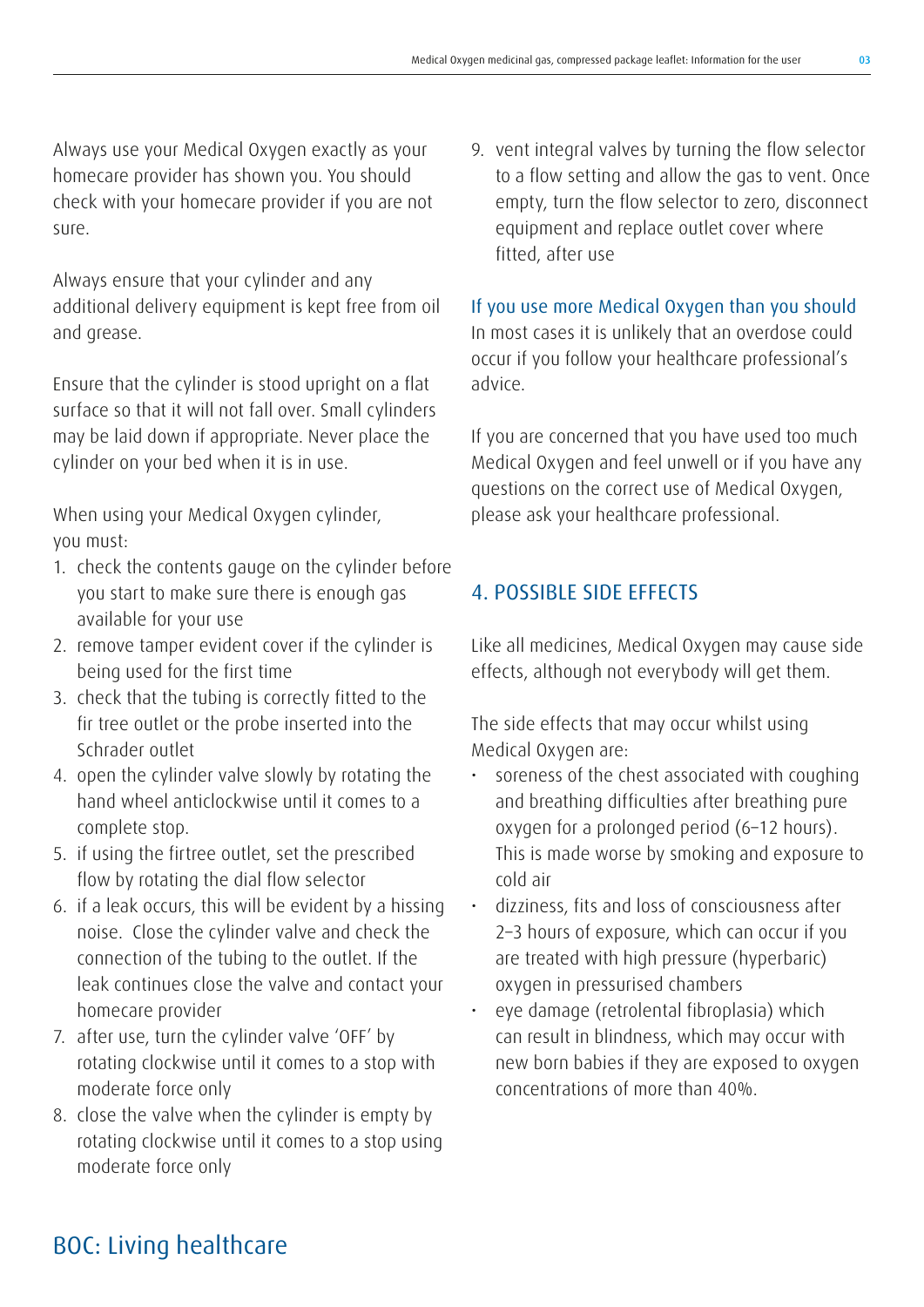#### Reporting of side effects

If you experience any of these side effects, or if you notice any side effects not listed in this leaflet, contact your healthcare professional immediately.

You can also report side effects directly via: HPRA Pharmacovigilance Earlsfort Terrace IRL - Dublin 2 Tel +353 1 6764971 Fax +353 1 6762517 Website www.hpra.ie email medsafety@hpra.ie

By reporting side effects you can help provide more information on the safety of this medicine.

## 5. HOW TO STORE MEDICAL OXYGEN **CYLINDERS**

Do not use Medical Oxygen after the expiry date which is stated on the cylinder batch label. Medical Oxygen should be used in strict rotation so that cylinders with the earliest filling date are used first.

#### Cylinder storage

Store your Medical Oxygen cylinders:

- so that they can not fall over and cause injury
- in clean, well ventilated and dry conditions, not exposed to extremes of heat or cold
- away from oil, grease and flammable material
- in a designated area, where they can be kept separate from other medical and non-medical cylinders, with empty and full cylinders kept apart
- out of sight and reach of children

#### Handling cylinders

Always handle your Medical Oxygen cylinders with care, only moving them using an appropriate trolley, handling device or carrying bag.

## 6. CONTENTS OF THE PACK AND OTHER INFORMATION

#### What Medical Oxygen Contains

Your Medical Oxygen cylinder contains a minimum of 99.5% oxygen. There are no other ingredients.

#### Medical Oxygen cylinders

Medical Oxygen is supplied in the following size cylinders to hospitals and clinics:

| Cylinder<br>Size | Cylinder<br>Contents<br>(Litres) | Cylinder<br>Size | Cylinder<br>Contents<br>(Litres) |
|------------------|----------------------------------|------------------|----------------------------------|
| $AZ^*$           | 170                              | F*               | 1360                             |
| ZA               | 300                              | $HX^*$           | 2300                             |
| $\overline{D^*}$ | 340                              | ZX               | 3040                             |
| C <sub>D</sub>   | 460                              | $G^*$            | 3400                             |
| ZD               | 605                              | $\star$          | 6800                             |
| $\overline{F^*}$ | 680                              | W                | 11300                            |

Medical Oxygen is supplied in the following size cylinders for homecare use:

| Cylinder<br>Size | Cylinder<br>Contents<br>(Litres) | Cylinder<br>Size | Cylinder<br>Contents<br>(Litres) |
|------------------|----------------------------------|------------------|----------------------------------|
| ΖA               | 300                              | $AF^*$           | 680                              |
| CD               | 460                              | $DF^*$           | 1360                             |
| DD               | 460                              | 7H               | 2400                             |